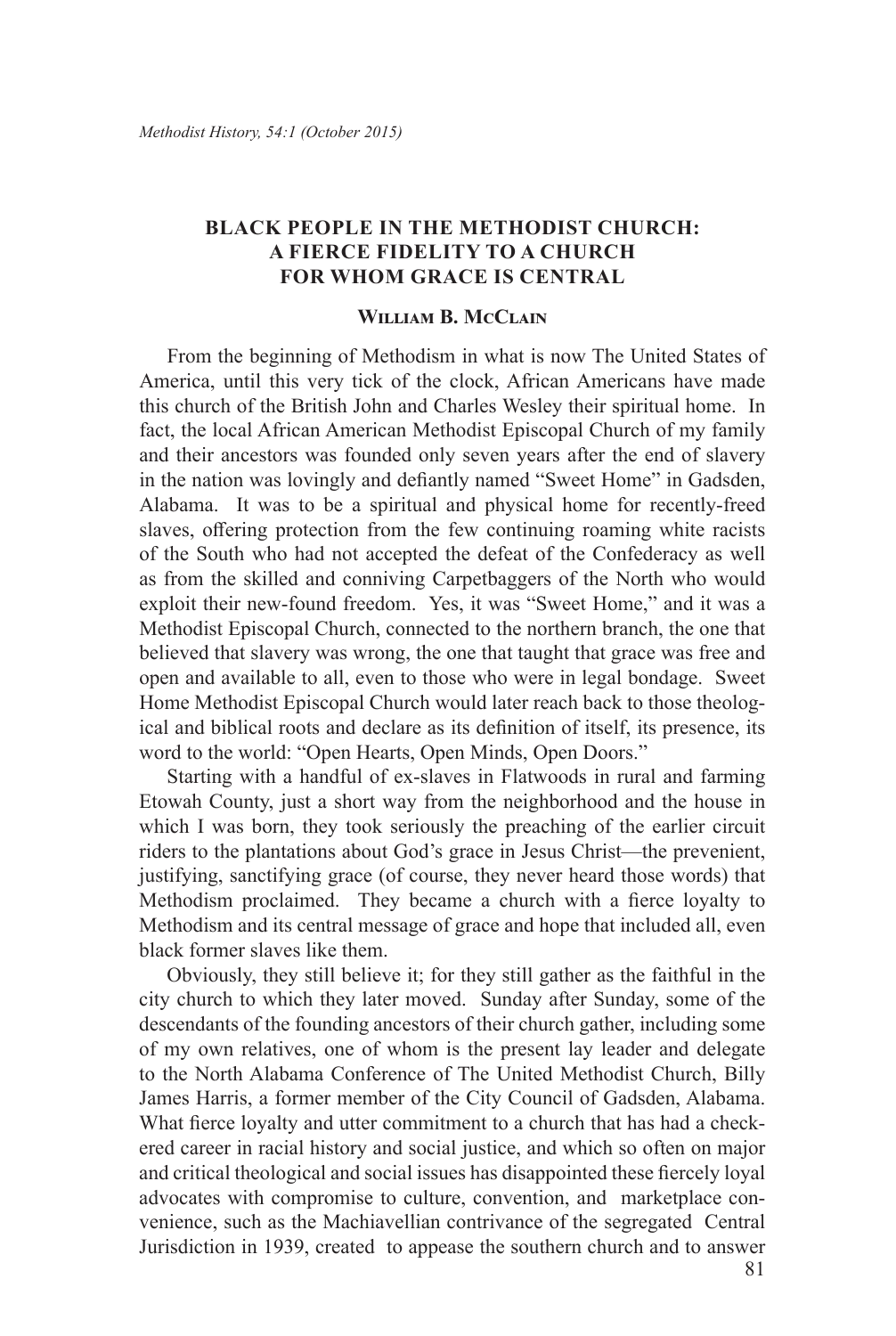the question raised by one of their prominent leaders—a question which was probably on the minds of most of the southern Methodists he represented: ". . . and what shall we do with the Negroes?" No doubt my ancestors and their descendants feel justified for remaining in a church even though it has found numerous ways of compromise on race relations and justice, starting with slavery, continuing through the establishment of the separate missionary conferences of the South 150 years ago next year, the founding of the racially segregated Central Jurisdiction, and the Jim Crow years of Methodist institutions (churches, schools, colleges, hospitals, retirement centers, and other institutions). My friend and our celebrated colleague, Dr. Gilbert Haven Caldwell, recalls so vividly being turned down when he applied for admission in the 1950s to Duke University—a Methodist university—because he was Black. Gil's father was an outstanding ordained elder in the Methodist Church and the former teacher of religion and chaplain at Claflin College of Orangeburg, South Carolina, a Black United Methodist College. Yet, he and I and our ancestors and descendants of our ancestors—now millions of them if you count the years—have remained Methodist with a fierce loyalty even when there was only a mere gossamer thread of hope that the promise made in the "Amazing Grace" said and sung in our church would actually be realized on earth. What fierce loyalty in the face of inestimable odds! What faith in "things hoped for, and not yet seen . . . ." And, as the son of a Methodist preacher of Harlem's Salem Methodist Episcopal Church of New York, the great poet Countee Cullen, once wrote:

> *And yet. I marvel, at such a curious thing, To make a poet black, and bid him sing . . . .*

Now it would be totally unfair to assign this relationship of African Americans and Methodism, and its emphasis on freeing and amazing grace, to suggest that all is loss and that there were no gains from this evil, theologically indefensible posture of the church. Often in history we see victory snatched out of defeat, good coming out of evil, and what was never expected, finding a way of being something every soul who realizes he or she has a soul says: "Yes!" And that is still, for me, the power of a Gospel of Love, a grace that has a cross, a celebration of Easter every Sunday, because it comes after a Good Friday. That is probably why the hymns of Charles Wesley have more meaning for me in worship than the "7-11 Praise Songs" (seven words repeated eleven times!). I am so glad that the whole Christian world still joins us Methodists on that one special Sunday in singing Methodism's Wesley's Easter anthem: "Christ the Lord Is Risen Today!" and most not even aware of whose hymn they are singing. Nor would many know that Christmas is made more joyful as we sing his "Hark! The Herald Angels Sing!" Some of us Black Methodists still point with a small degree of sanctified (maybe not always totally righteous) pride that "this came from our church!"

Maybe then, that leads to and asks the question, What has led to this attraction of Black people to Methodism and the Methodist Church, this "pride about our church" and this fierce loyalty to what was then and is still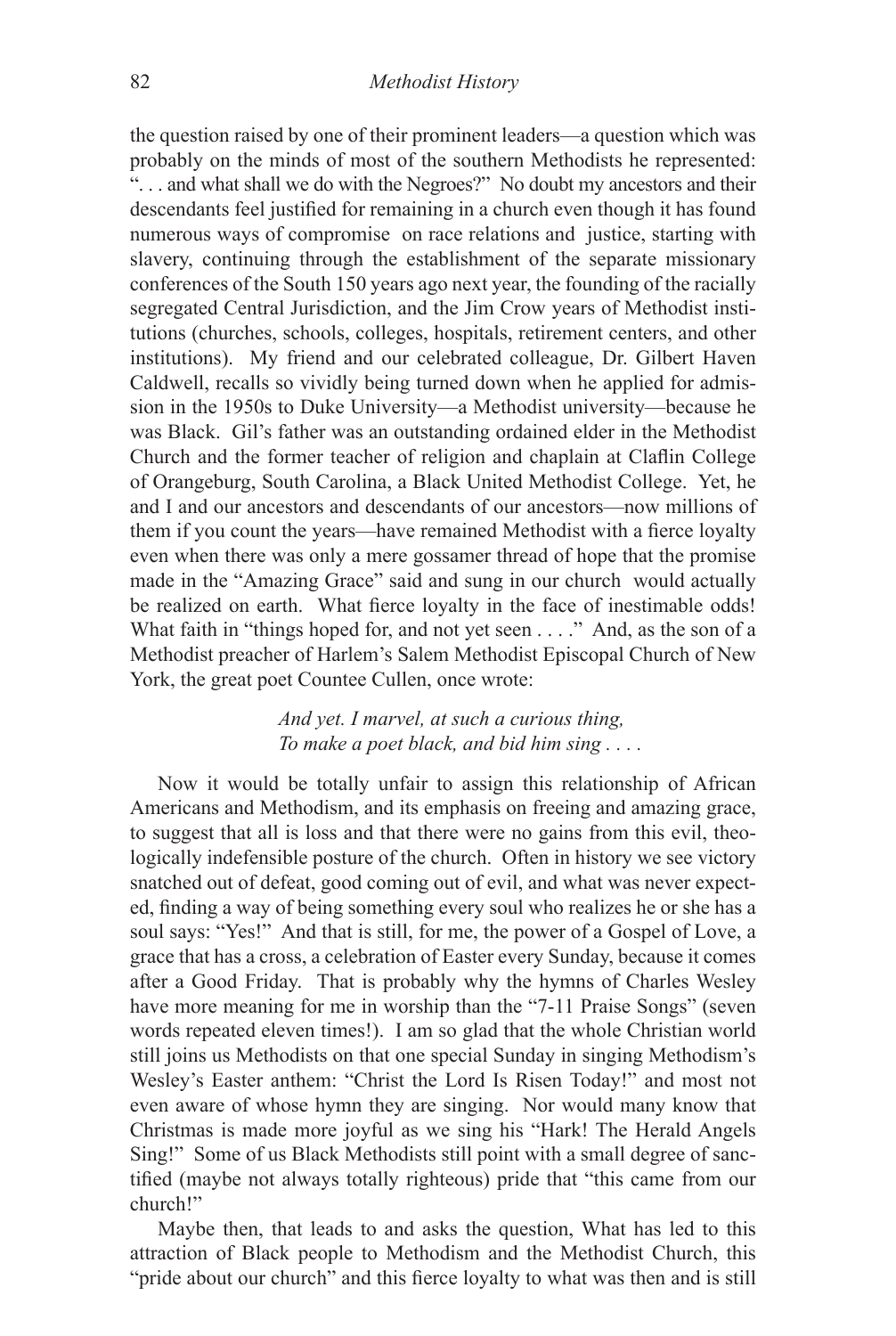now called by so many a "white church?" Even my mentor, my colleague and very close friend, the late Professor C. Eric Lincoln, revered and rightly respected scholar of sociology of religion, last at Duke University and a fellow-Methodist from Alabama, insisted on it. I argued with him then, and in my later writings that, that was a limited sociological distinction and not a theological one. He and I finally agreed that we were both right. One of these days I will deal with that more fully. The questions before us now are: Why were the Black people fiercely and devotedly (and sometimes defiantly) Methodists? Why have they remained Methodists? What of the future of African Americans and Methodism?

#### **Why Did Black Americans Become Methodists?**

I have discussed at length the answers to this question in my earlier book, *Black People in The Methodist Church: Whither Thou Goest?* I had hoped that the question in the sub-title, "*Whither Thou Goest?*" subtly hinted at the answer. But sometimes the obvious cannot be assumed. The continued presence of African Americans in Methodism in the twenty-first century, and particularly in The United Methodist Church, is still an anomaly. How could African Americans remain in a church throughout its checkered career in matters of faith and practice, its acts of courage and cowardice in matters of race and justice, and its schisms and mergers as a Christian Protestant denominational body?

In another place and time I have said that "African American Methodists are both a remnant of hope and a reminder of the ideal for their church to match its practice with its proclamation."<sup>1</sup> In a later writing I concluded that "this hope was probably based more on pride than reason, more on eager expectations than anything reality suggested, but it was nevertheless a hope, a faith, a gossamer anticipation that sometime, somewhere, somehow, their presence in the church would cease to be the great anomaly that it was."<sup>2</sup>

From the earliest days of the advent of Methodism, with its peculiar and promising proclamation of the prevenience of grace, to the present, the descendants of Africa in this country have embraced Christianity as preached by the Methodists. The "magnolia missions" class meetings, societies, and camp meetings all worked as slaves heard about a grace in one called Jesus Christ that included them in the work of salvation. These disinherited ones said, "Yes!" to the invitation offered to them by the circuit riders, accepting that they had been accepted through God's amazing grace in Jesus Christ and the scandal of the cross of Calvary. It was for them, as the writer of the Gospel of John put it, "grace upon grace" (John 1:16).

In summary: we can say that Black people, beginning with the slaves, were attracted to Methodism for at least the following reasons: (1) its early

<sup>&</sup>lt;sup>1</sup> William B. McClain, "African American Methodists: A Remnant and a Reminder," in Russell Richey, et.al., eds., *Connectionalism: Ecclesiology, Mission and Identity*, volume I (Nashville: Abingdon Press, 1997), 77.

<sup>2</sup> See one of my chapters in Grant S. Shockley, William B. McClain, Karen Collier, eds., *Heritage and Hope: The African American Presence in United Methodism* (Nashville: Abingdon Press, 1991).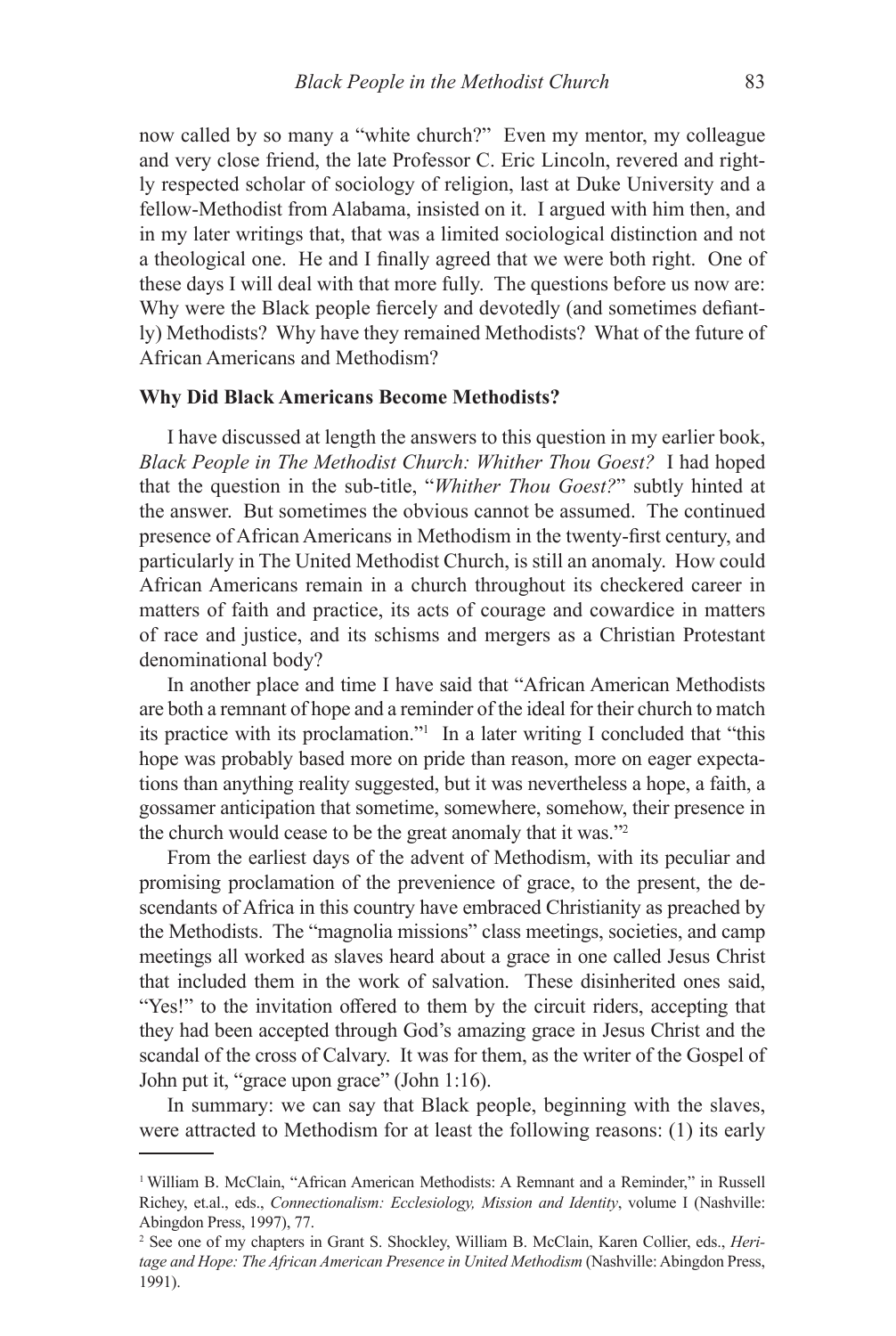strong opposition to slavery, including its historic position at the organizing Christmas Conference in 1784; (2) a sincere and simple evangelistic message of free grace that was available to all people, including Black slaves; (3) the Wesleyan style of worship, which included extemporaneous prayer and preaching, as differentiated from catechism and printed sermons and prayers; (4) the ability of slaves to serve as lay preachers and to exercise influence with Black people as well as whites (as we recall Henry Evans and John Stewart, among others), despite restrictions on their movement and limited opportunities for leadership; and (5) Methodism's adaptability to fit the slaves' unique situations so they could make the faith their own. The question now is not why we came, but rather:

#### **Why Have African Americans Remained in The Methodist Church?**

Why did they remain when, in a pernicious plan more Machiavellian than Machiavelli, concocted at Kansas City in 1939, they were officially segregated into a separate "church-within-a-church" for the first time in their almost 175-year long history associated with Methodism? Why did African Americans endure the demeaning institutional machinery set in motion to affect this humiliating "church-within-a-church" contrivance? Why have African Americans remained Methodists when the church they love so often puts convention above conscience, is so often more concerned about unity than about uniqueness, and is more willing to conform than to create? Why have they remained faithful to a church, when what they perceived as a genuinely decorous romance has so often been made into a sordid affair, unrequited and contemptible? What have African Americans contributed to this romance and to this church-as-church whose history is so filled with missed opportunities to be uniquely Christian, a world church in America, and whose failures in one period have so often negated its success in another? And what of United Methodism's future, as we have closed a century that Methodism began with the rather correct, if dubiously-based, claim to be the largest and "most American Church?"<sup>3</sup> What can that possibly mean now and for the future?

First, it needs to be said that The United Methodist Church is not alone in the problems it currently faces. The predominantly white, organized, connectional Protestant Christian bodies in the western world are in the same predicament.4 They all face aging and declining memberships and a loss of enthusiasm about their unique claims and identity. They listen to straying,

<sup>3</sup> For example see Jesse Lee, *A Short History of the Methodists in the United States of America*  (1810), William Warren Sweet *Methodism in American History* (1953) and numerous others.

<sup>4</sup> The many works of Martin E. Marty, *A Nation of Believers: Mapping the Religions in the United States* (Chicago: U of Chicago P, 1976), *The Public Church* (New York: Crossroads, 1981), and (with R. S. Appleby) *The Glory and the Power: The Fundamentalist Challenge* to *the Modern World* (Boston: Beacon, 1993), are good places for starters. See also Wade Clark Roof, *A Generation of Seekers* (San Francisco: Harper Collins, 1993); William Strauss and Neil Howe, *Generations: The History of America's Future, 1584-2069* (New York: William Morrow, 1991); and Dean R. Hoge, Benton Johnson, and Donald A. Luidens, *Vanishing Boundaries: The Religion of Mainline Protestant Baby Boomers* (Louisville: Westminster John Knox, 1994).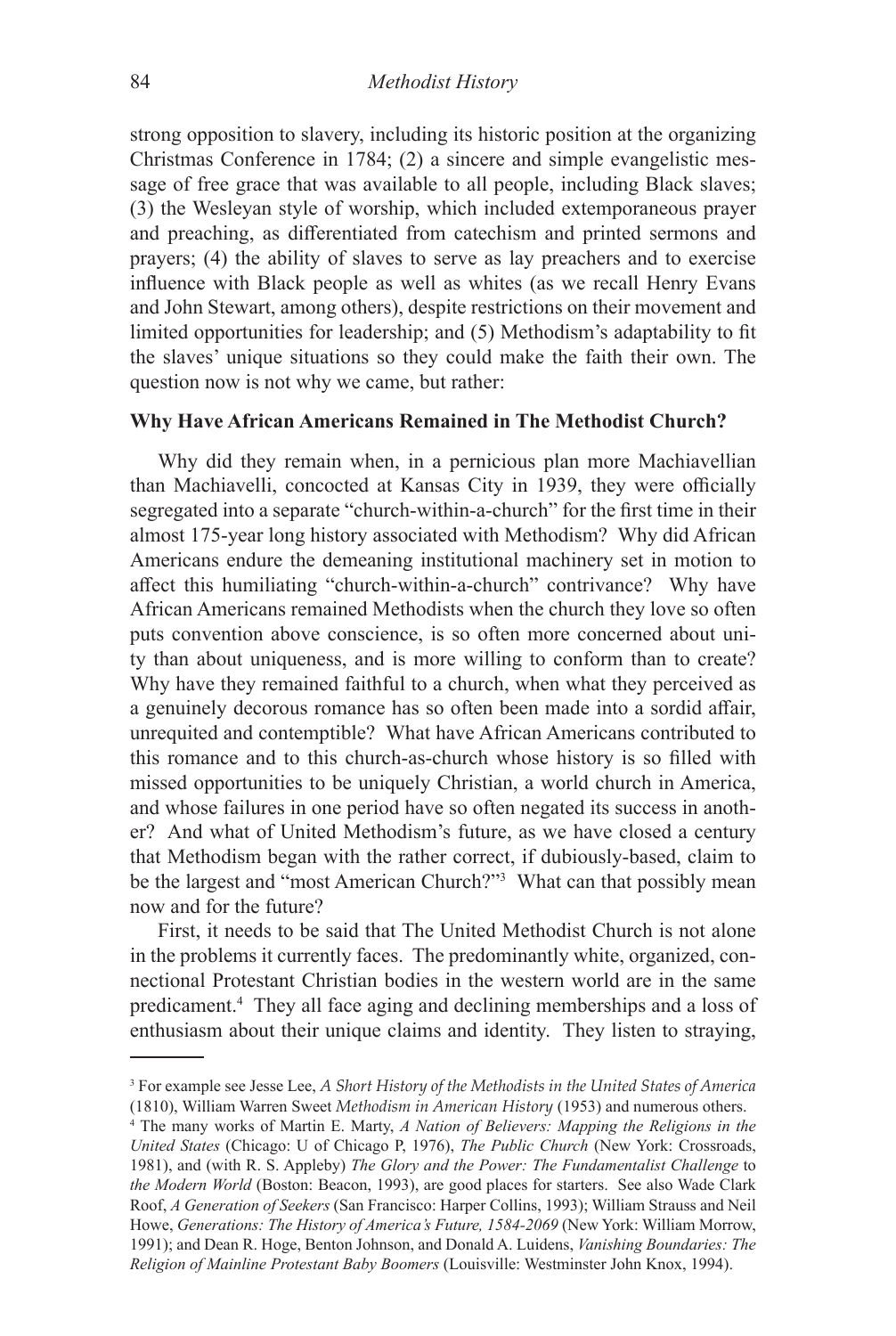struggling, and competing apologists, a call for a more interiorized and privatized form of religion with an attending self-fulfillment ethic, and conflicting and confusing messages about what salvation means—salvation from what and to what. As they produce fewer zealous youths, the lack of loyalty and support, both from so many who are their mainstay and from those who are their natural heirs, threaten their very existence.

# **Present Methodism: Perils of the Past, Hope for the Future**

Part of the positive difference for Methodism and the promise for its future may lie in the very perils of its past and its present. Its hope for vision and fulfillment may be inherent in the solutions found to one of its most pressing present problems: its perspective on and its practice of inclusiveness and diversity. I state this not as poetry but as a solid prophetic reality: Methodism is still, by grace, the most multicultural church in the nation. It is pluralistic; democratic; and with the means, within its particular and diverse theological, historical, homiletical, liturgical, and ecclesial tradition, and with the human resources, to forge a new and creative history. But, oh, the will to face the dilemma! It was the desire to find that will that the late Bishop James S. Thomas, the highly respected and beloved Black general superintendent, closed the bicentennial United Methodist General Conference on May 12, 1984, at 12:32 a.m. He prayed passionately: "Lead us now to make new history."<sup>5</sup>

For that to happen, we will need to drink fresh water from old springs, and purify those streams from the left and the right that have been polluted and poisoned by a non-yielding, intolerant, contemporary fundamentalism (that is, focusing on nonessential issues of faith with efforts to dominate and control the symbols of legitimacy, while offering non-dialogical, iron-clad theological absolutes). Even liberals and progressives can be fundamentalists, too: being guilty of focusing on non-essentials, attempting to dominate and control the symbols of legitimacy, and so on. But what threatens the future of the multicultural church and impedes its efforts at being the church of "open hearts, open minds, and open doors" is a fundamentalism linked to a very conservative political and free market ideology in which the political ideology is taken and interpreted to be synonymous with the Gospel of Jesus Christ. It is not that there is no understanding of the moral vision and spiritual imperatives of the biblical tradition so much as it is the trivialization of the Gospel.

The sad and startling fact for so many of our mainline churches is, that the ethical and spiritual demands of the Gospel have been transformed into an inoffensive prudential morality. The grammar of grace has become the

<sup>5</sup> See McClain, "A Vision of Hope," in Shockley et al., eds., *Heritage and Hope*, 299. This reference is not far off from the vision of John Wesley in his instructions for his preachers: ". . . To Reform the nation, and especially the church, and to spread scriptural holiness over the land," from "Minutes of Several Conversations" Q3, in *The Works of John Wesley Vol. 8*, T. Jackson, ed. (Grand Rapids, MI: Baker Book House, 1978), 299.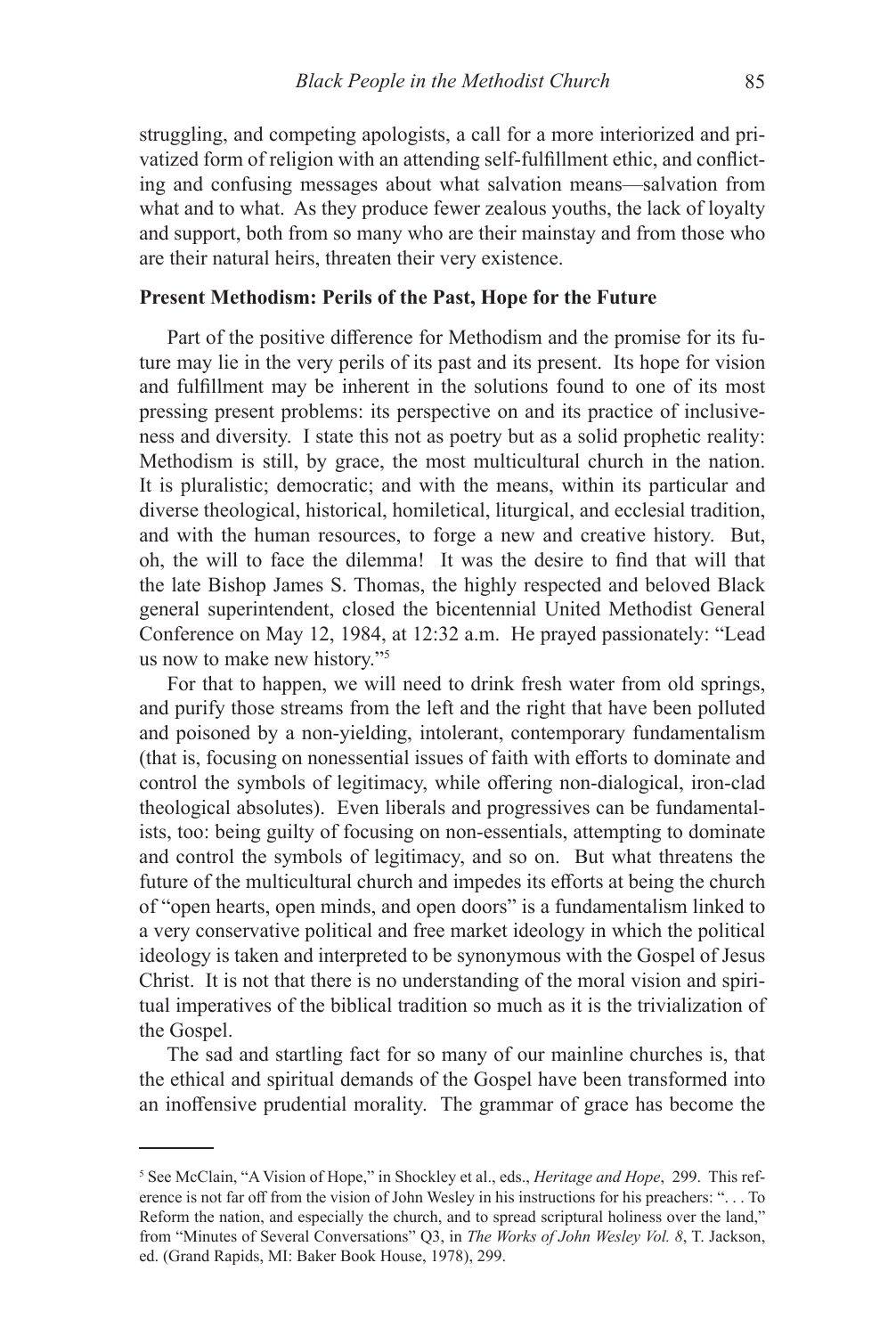language of the market place. It is even with great difficulty that so many are not able to admit with the Apostle Paul that "we see through a glass darkly," only certain of who Jesus is and what He has done, and what love accomplished in him, and continues to accomplish in his name. That Love is resurrected at Easter and is alive and available to all. That love lives and is shown abroad when the church reaches across to take the hand of those who are reaching for tomorrow, whatever color that hand may be.

# **African American Methodists as "Evangelical Essentialists"**

The theological debate is not our primary concern and consideration in this discussion. And yet, to be the totally inclusive community which Methodism espouses, in obedience to its Lord, and to be that church which African Americans have so long dreamed of, hoped for, worked for, and constantly called the church back to, we must be aware of the impediments. To be biblically centered is one thing. To be fundamentalist is quite another. Black Methodists have not historically viewed Scripture as the fundamentalists do. Rather, they have seen the Bible as the story of divine redemption of the natural and the human realms, a story of God's constant overture to reclaim straying and lost creation, and the expression of God's willingness to get to us by getting with us. The Bible is not a textbook for science, not the chest of rigid moral codes upon which we can structure a society, not the repository of proof-texts, but rather the story of human experiences with God in which they can identify. One need only look at the Negro spirituals, for example, to see this epitomized. They also are the quintessence of the important role hermeneutics, reading strategies, and imagination play in appropriating Scripture.

I think that one can safely say that African American Methodists have not too very closely identified theologically with the liberal left or the conservative right, nor with the literalists and the fundamentalists. If a label could be placed on them at all, it would probably be that of "evangelical essentialists." That is to say, they have separated out of the faith that which is essential and substantial from that which is accidental and peripheral. They have dwelt with and accented that which is at the center or the essentials of the faith, and not what is at the edges and the boundaries. For them, Jesus, the Liberating Word, the one who brings freedom and justice, the one who identifies with the poor and the disinherited, the one who gives a perspective on facts and makes them truth, is essential. For them, Jesus, himself, is always the necessary and sufficient Word. That Word made flesh in Jesus the Christ who becomes "grace upon grace" was the necessary and sufficient Word then, and is now, and shall ever be for all times.

### **To Affirm and Live Out a Belief in the Gospel They Heard**

So, we can say first of all, the African Americans have stayed because they believe that God is for real in Jesus Christ as revealed both in Scripture and in their experience. They believe that the gospel of grace, the glad tidings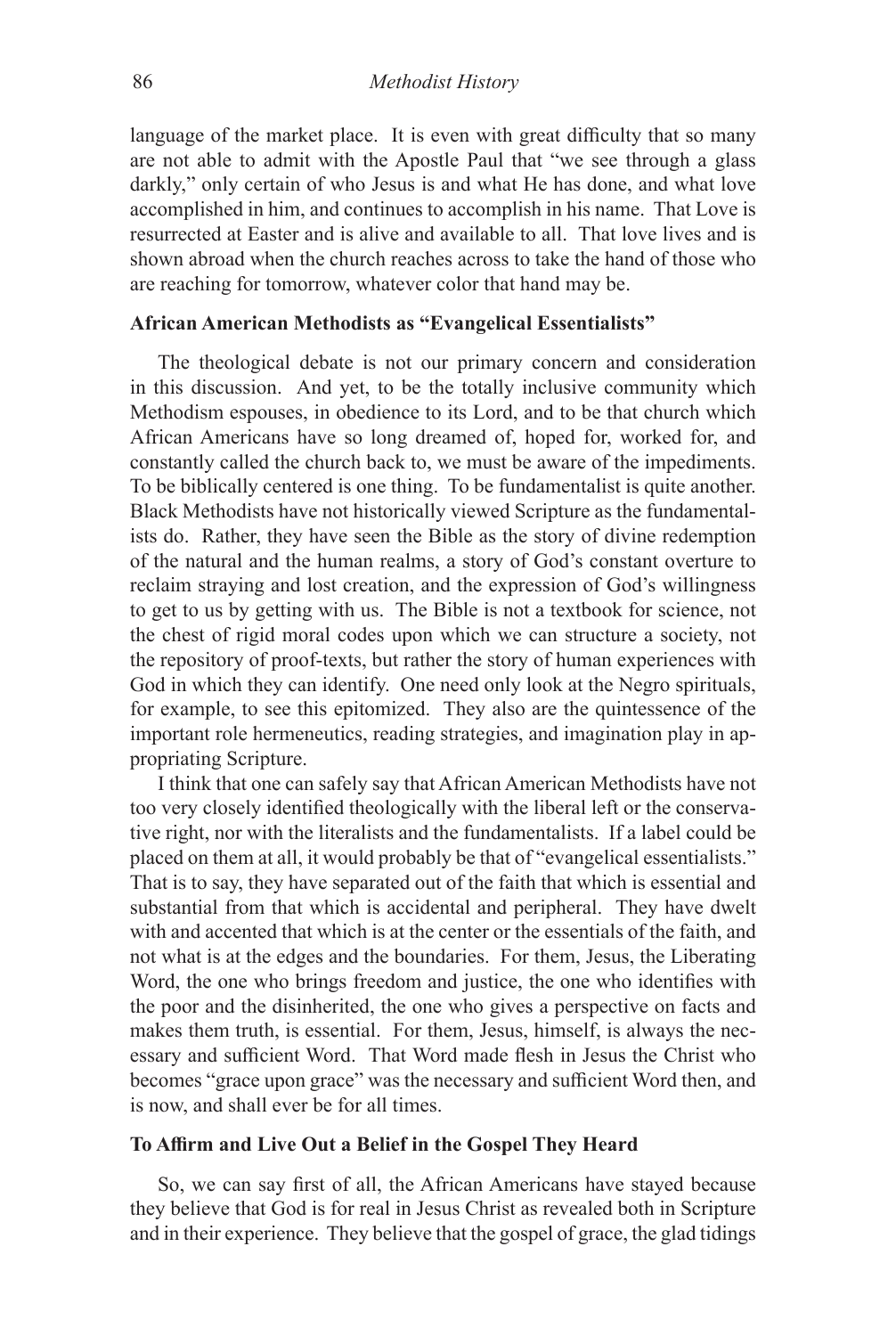of Jesus of love, redemption, and release that they heard from the Methodist preacher, was not merely an enticement to increase numbers or to make them more serviceable, obedient, and subservient to an earthly master, but was instead the very grand and royal invitation of the Word of God to come and accept their God-offered place as valuable creatures, created by a loving God who has made them "a little lower than the angels and a little less than God" (Psalm 139). Their dignity, worth, freedom, and identity were bestowed upon them at birth and could be claimed through the complete transaction of God through Christ at Calvary. That was at once humbling and gratifying, freeing and joy-producing, but also obliging and disciplining. But more than anything, it was for certain, "good news, the kingdom's comin.'"

Further, they understood that the action of the gospel of grace broke down every barrier that separated, made distinctions, or divided those who recognize and receive that grace. Those first Black women at Bristol in England believed it. Annie Sweitzer at Sam's Creek in Maryland believed it. Bettye at the John Street society in New York believed it. Harry Hoosier at Mother Zoar in Philadelphia believed it, sang it, prayed and eloquently preached it with faith, power, and passion from the flowering hills of North Carolina to the teeming northeastern shores of the Atlantic in Massachusetts. Millions of African Americans have been in Methodist meetings and continue to come to Methodist churches and offer their fierce loyalty to the church because they heard and believed the promise that the love of God in a crucified and risen Lord welcomes, pardons, cleanses, and relieves. And many now, and many thousands gone, witness to their own experience that those whom Christ frees are free, indeed! As they say so often in words heard in churches and chapels from one coast to the other: "The world didn't give it to me, and the world can't take it away."

# **To Claim Their Own History and Heritage**

Second, African Americans have remained in The United Methodist Church because they feel that the church is as much theirs as anybody else's. The history of John Wesley and African Americans began in South Carolina in 1737 when Wesley sought to instruct the Africans he met when he crossed over from Savannah to the colony of South Carolina in the Christian faith. This pre-dates the first Methodist Society meeting in Frederick County, Maryland, by almost thirty years. But, as I have indicated earlier, when that society was formed with Robert Strawbridge at Sam's Creek in 1764, Annie Sweitzer, referred to as "Aunt Annie," a slave of the Sweitzer family, was entered as a charter member. That was true of Bettye, an African, at the John Street Society in New York in 1776 when they met at Barbara Heck's house. By 1789, seventy of the 360 members of the New York group of Methodists were African Americans. The African Americans, slaves and free, who joined the movement not only participated in the services, gave to the building funds, and attended and led the class meetings, but these new African American Methodists also preached and evangelized. Slaves, exslaves, and free and indentured servants preached and converted wherever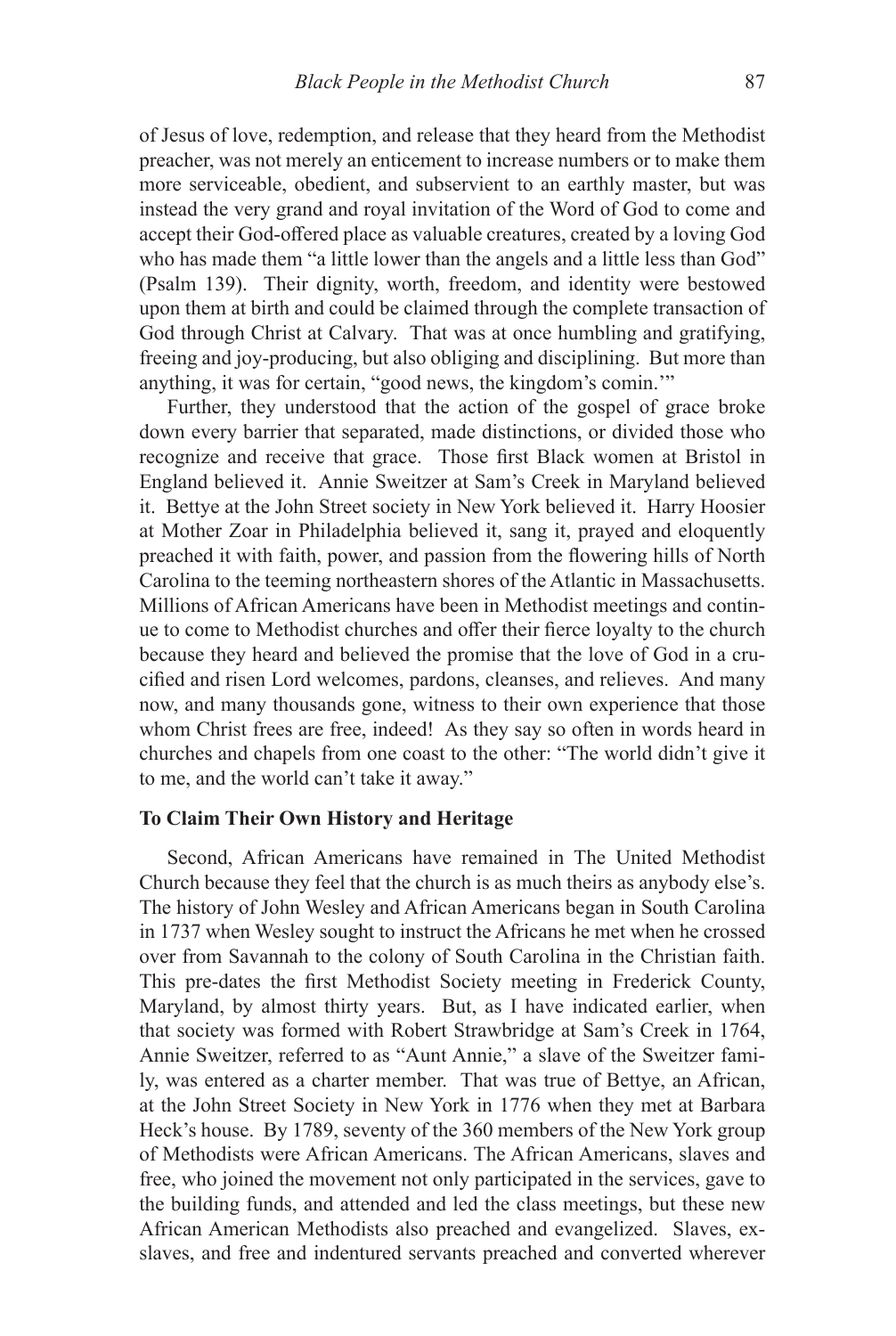and whenever possible.

Henry Evans, a free African American and an early preacher, established Methodism in Fayetteville, North Carolina, and served that mixed church until he died. Bishop William Capers points out that Evans "was confessedly the father of the Methodist Church, white and Black, in Fayetteville, and the best preacher of his time in that quarter."6 He sustained beatings for preaching to Whites until they defended him and urged him to stay and serve them. In his last sermon and his farewell to his congregation, the old man appeared from his quarters. Capers, who had come as his replacement, tells the story in reverent detail:

The little door between his humble shed and the chancel where I stood was opened and the dying man entered for a last farewell to his people. He was almost too feeble to stand at all, but supporting himself by the railing of the chancel, he said: "I have come to say my last word to you. It is this: "None but Christ." Three times I have had my life in jeopardy for preaching the Gospel to you. Three times have I broken the ice on the edge of the water and swam across Cape Fear to preach the Gospel to you. And now, if in my last hour I could trust to that or to anything else but to Christ crucified, for my salvation, all should be lost and my soul perish forever.<sup>7</sup>

With such faith and passion, African Americans witnessed to their bonding to Christ and the Methodist Episcopal Church.

Grant Shockley pointed out that "the thousands of Black converts who accepted Christianity as their religion and Methodism as their denomination represented one of the largest non-white accessions to the Christian church in North America."8 These African American Methodists claimed the Methodist Church as their church and their home and they refused to be "defined out" of Methodism on racial grounds. It is their church. Its failures as well as its achievements are part of their history as well. The choice to stay is as much an exercise of freedom as the choice to leave. And for those African Americans who have stayed, the choice to stay is a more viable option of their freedom. It is their church, their spiritual home. They will witness where they are. And they have chosen to stay and weather the enticements and the embarrassing criticisms, insults, humiliation, taunts, and jibes from other African Americans—sometimes even from those wellmeaning brothers and sisters, the African and colored Methodists, who chose to depart. But as for those who chose to stay, The United Methodist Church is as much their church as anybody else's. They are prepared to defend, to define, and to stand on their history and their relationship. It may require reform and renewal. It may require organizing for causes and establishing caucuses. Black Methodists say they are in the church to stay, for its history and its heritage, its doctrine and its didactics, its hymnody and its humanity, its struggles and its accomplishments, its challenges and its opportunities

<sup>6</sup> William Capers was his successor at Fayetteville, and later bishop of the southern Methodist church. Cf. William M. Wightman, *William Capers, Including an Autobiography* (Nashville: Southern Methodist Publishing House, 1858), 124.

<sup>7</sup> Wightman, *William Capers*, 139.

<sup>8</sup> Shockley, *Heritage and Hope*, 40.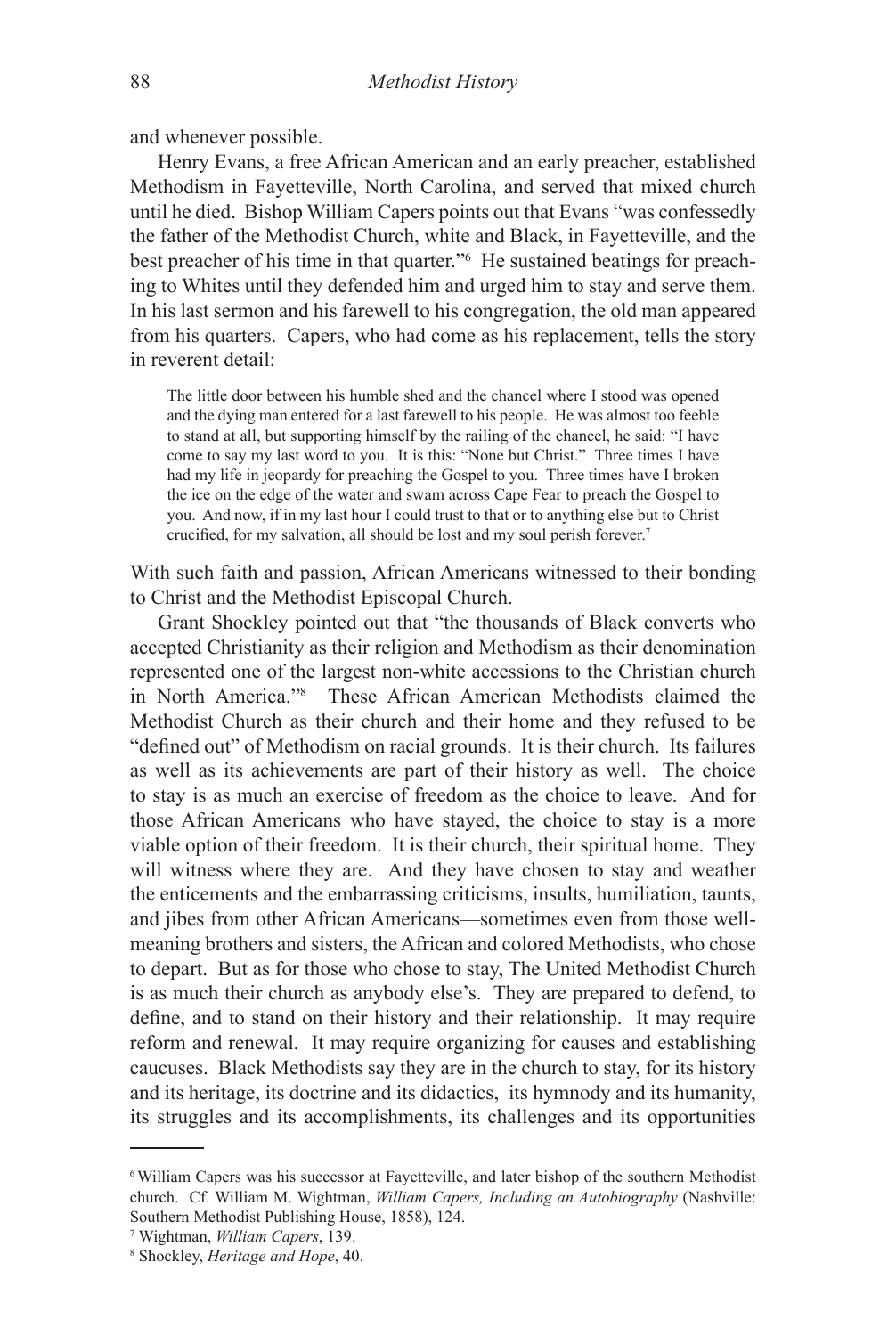are all also theirs and part of the history and the relationship between Black people who are Americans and Methodism.

The question was, and still is: when will the rest of the church and Methodist historians and scholars accept and claim it, that all of this is a common history, a shared history? When will they stop writing and speaking of the history of Methodism without including all Methodists in that history? Other ethnic people of the rainbow of Methodism are asking the same question.9 Our required Methodist history textbooks will look and read differently when we do so.

### **To Be a Missional Presence**

Third, the African Americans have remained because they have felt their presence is required*.* Their understanding of the Bible and the meaning of the Christian community is that it is made up of people from every nation and station, just as it was at Pentecost. It is not coincidental that African American United Methodists *initiated,* and joined with other ethnic-minority theologians (Asian, Hispanic-Latino, and Native Americans) and certain invited Euro-Americans, for two quadrennia in the Roundtable of Ethnic Theologians and issued their report in a publication edited by Justo Gonzalez and read by far too few, entitled *Out of Every Tribe and Nation.*<sup>10</sup>

In order to experience each other's native settings, these ethnic theologians have met in a sweat lodge in Arizona, to the accompaniment of mariachis in San Antonio, in a Korean church in Chicago, and to the beat of ancient spirituals on Black St. Helena Island in South Carolina. For them to leave would deprive Methodism of this authenticity as the Church of Jesus Christ where people of God of every tribe and nation, every hue and language, from the East and from the West, occidental and oriental, gather together around the Word and the Sacraments. To leave would mean an empty seat at the roundtable. To leave would deprive the church of that peculiar voice that is theirs in the conversation about what God's grace means and in making known what God is doing in the world, the reading of the "signs of the times," as seen through their eyes and experienced in their hearts and souls. Would that such a group of ethnic theologians could resolve to continue to meet, and perhaps expand to other religious groups who search for wholeness and peace, who dare to call God's name. It was the decided wisdom of the Roundtable that such voices must be heard from every tribe and nation.

<sup>9</sup> See the works of ethnic theologians such as Roy Sano, Justo Gonzalez, Ignacio Castuera and others. See especially Ignacio Castuera, William B. McClain and Roy Sano, "Biblical and Theological Foundations for Racial and Ethnic Minority Persons in Ministry" in William B. McClain, *Black People in the Methodist Church: Whither Thou Goest?* (Cambridge, MA: Schenkman, 1984), 110-121. See also Justo Gonzalez, ed., *Out of Every Tribe and Nation: Christian Theology at the Ethnic Roundtable* (Nashville: Abingdon Press, 1992); also the documents, proceedings and publications of The Roundtable of Ethnic Theologians sponsored for two quadrennia by the Board of Higher Education and Ministry a quadrennium or so ago; as well as documents from the various ethnic minority caucuses.

<sup>10</sup> Justo L. Gonzalez, ed., *Out of Every Tribe and Nation.*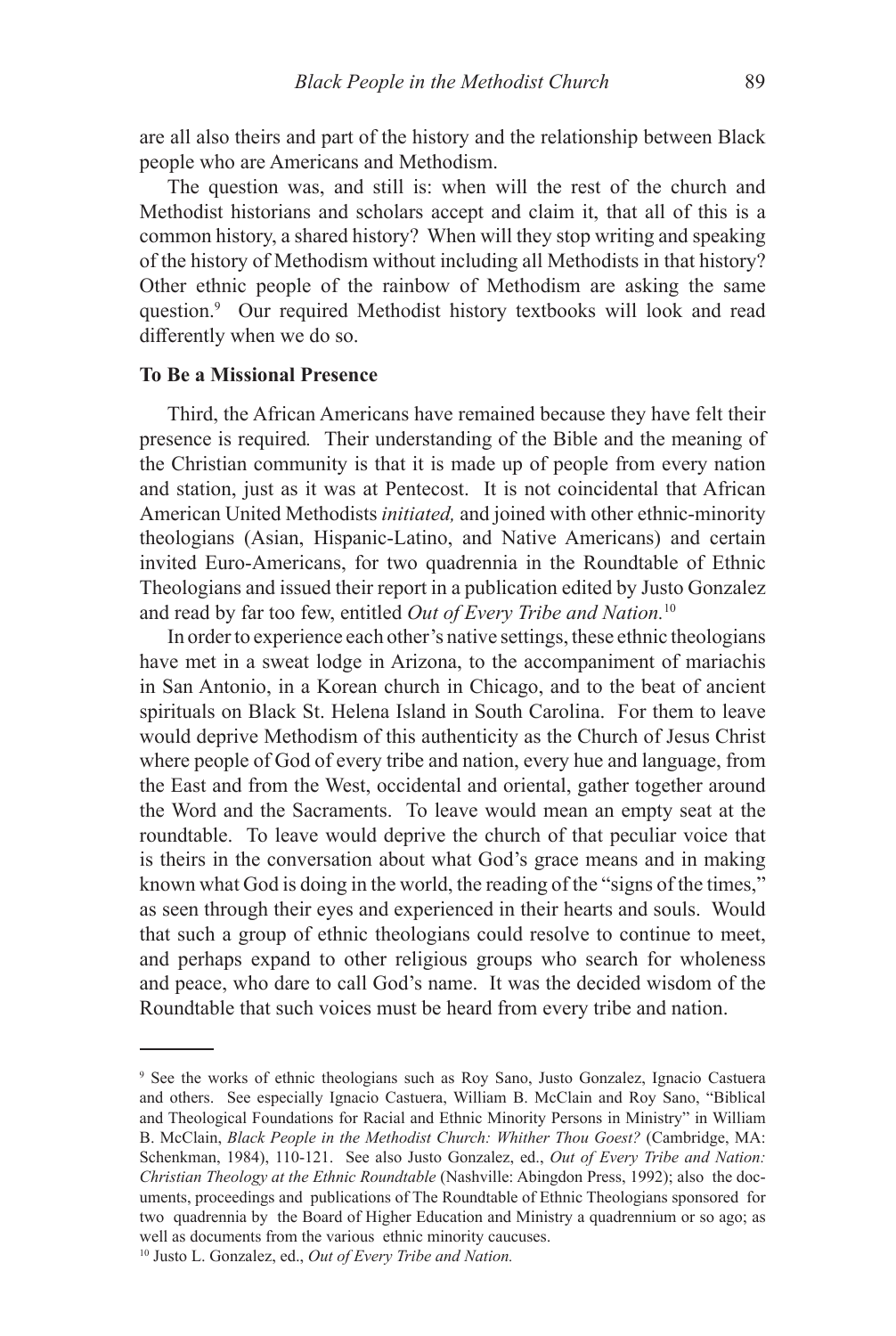But even while African American United Methodists existed in separate congregations, they have been not only a protest but also a testimony that neither segregation, nor racism, mistreatment, discrimination, a Central Jurisdiction, nor anything else can dissuade them from, as Shockley puts it: "their bonding to Christ" and the church through Wesleyan, as well as Episcopal, Methodism. This attitude was not a fleeting one or limited to any one generation. It has persisted since the late 1700s to the present."<sup>11</sup> For they believe that "the redeemed of the Lord ought to say so 'by joining with others' who are being saved" for the upbuilding of the church, and as a sign of the presence of the reign of God, and the coming of the "beloved community" of God. Their presence is necessary so that "all flesh shall see it together." They believe that it is a part of their mission and a part of their ability to help the church keep before it what are priorities and what is essential for the church to be the church, lest it allow itself to forge an unholy and unhealthy union with the culture and betray its Lord.

# **To Be the Primordial Conscience of Methodism**

Fourth, African Americans have remained to be the conscience of United Methodism. From the very beginning, African Americans have believed that the church would somehow rise above the accidents of race, the ephemeral reckoning of station, the changing and shifting political ideologies of the nation, and be the church. When that has not been the case, as has happened so often in Methodism's more than two and one-half centuries, African Americans have again and again raised the cry: "Let the church be the church!"

We hear that cry from Richard Allen and those who left with him at Philadelphia. We hear that cry as the church splits into North and South over the issue of slavery. We hear that cry at Kansas City while the white members of the church stand to celebrate its victory of an ultimate compromise to segregation (the Central Jurisdiction) and the Black members of that General Conference sit and weep. We hear that cry now as the church hedges and hesitates to practice its own principled policy of inclusiveness and true open itinerancy and recognize and receive all persons without regard to race, ethnicity, gender identification, place of birth, and who they love. If that is the reality, and it is, then where do we stand on the issue of the physically challenged? (I was prepared to surrender my orders some years ago when I heard about a blind colleague being rendered "unappointable." He was a fine preacher, and one I would have given high marks in my preaching classes!) And that cry is stuck in the back of the throats of the rainbowcolored Methodists each Sunday morning at 11 o'clock as local churches gather in the most segregated hour of the week, unlike the jobs they go to, the schools where they study, or the sports or entertainment events they have attended during the week.

<sup>11</sup> Shockley, *Heritage and Hope,* 41.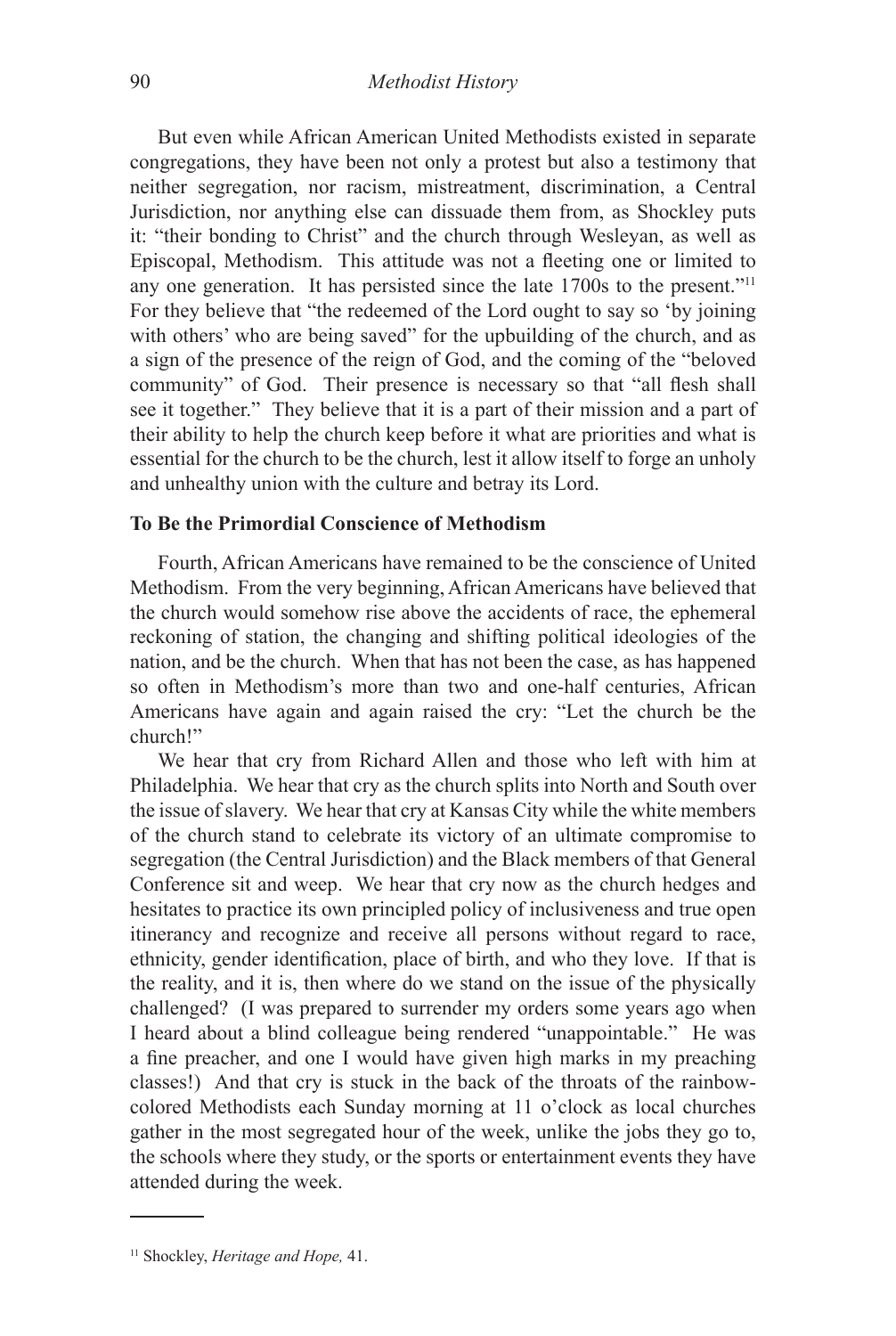African American United Methodists have seen many changes take place as a result of their persistent prodding and pushing of the church. Their presence in the church has indelibly influenced every decade and development of the church, its life in America, and its ability to effect change in the larger society: Black bishops elected to serve the whole church; Black superintendents to administer districts that include all United Methodists in their region (which in turn brought about the appointment of female superintendents), Black members of national boards, and Black agency executives; and Black annual conference staff personnel (often to avoid appointing well-qualified African Americans to majority-white membership churches); a few African American pastors serving predominantly white local churches; and a hymnal that includes many songs from the African American tradition that are being sung in churches all over the nation and the world. All of these bespeak relationship, a sense of belonging and claiming The United Methodist Church as their own and taking responsibility in the relationship for loving accountability, conscience, justice, prophetic imagination, and a call for responsible grace. That is a part of what evangelical essentialists must do: focus on what is central and essential and not on the trivial and unnecessary; witness in word and deed to the saving power of the grace of Jesus Christ; love and to serve those whom he loved and served, to the end that the kingdoms of this world may become the kingdoms of our Lord and of our Christ. In the words of the ancient African American spiritual, in so doing, we keep so busy serving our Jesus that "we ain't got time to die":

> When we're serving the poor . . . we're serving our Jesus; When we're feeding the hungry . . . were serving our Jesus; When we're seeking justice . . . we're serving our Jesus; When we visit the sick . . . we're serving our Jesus; When we visit the jails . . . we're serving our Jesus; Lord, we keep so busy serving our Jesus, we ain't got time to die. So, get out of our way . . . Get out of our way, If we don't serve him, the rocks will cry out: "Glory and Honor! Glory and Honor!" Ain't got time to die.

# **What About a Future?**

So, can we now see reflected in the local United Methodist churches the hues of all of the "people who are called Methodists" who reside in those towns and cities and neighborhoods, and truthfully speak of us as a church with "open hearts, open minds, open doors"? A church where Jesus Christ is Lord and every human creature is affirmed as special in God's creation?

Who is at the Lord's table? With whom do we eat? Who are we willing to welcome to the table to join us in communion? Or shall a people who thought they had a seat have to sing again, as my devout Alabama Methodist grandmother used to sing so sweetly and joyfully and hopefully:

*I'm gonna sit at the welcome table, one of these days*